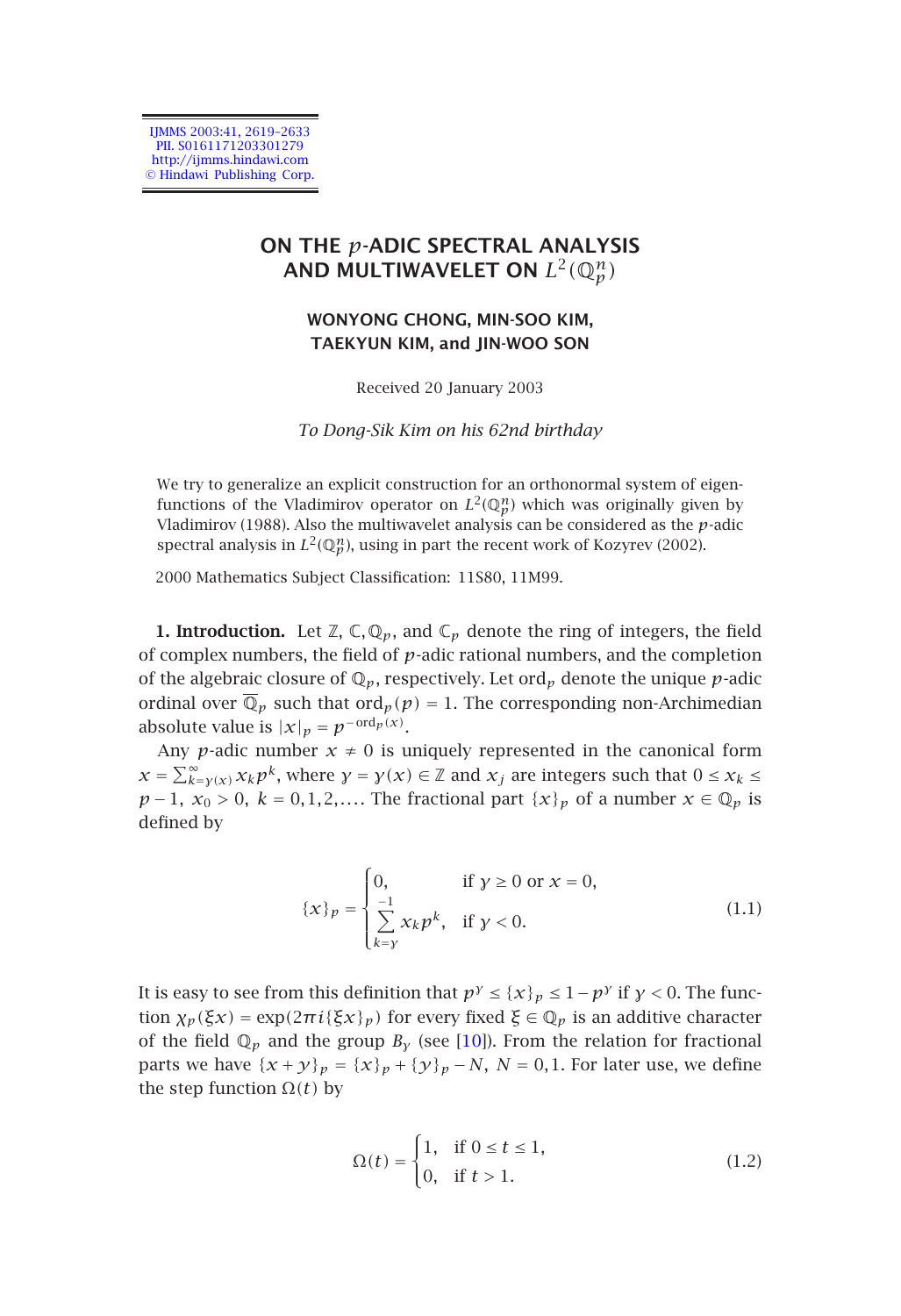The space  $\mathbb{Q}_p^n$  consists of points  $x = (x_1, \ldots, x_n)$ ,  $x_j \in \mathbb{Q}_p$ ,  $j = 1, 2, \ldots, n$ . The norm on  $\mathbb{Q}_p^n$  is  $|x|_p = \max_{1 \le j \le n} |x_j|_p$ ,  $x_j \in \mathbb{Q}_p$ . This is a non-Archimedian norm since  $|x + y|_p \le \max(|x|_p, |y|_p), x, y \in \mathbb{Q}_p^n$ . The space  $\mathbb{Q}_p^n$  is clearly complete metric, locally compact, and totally disconnected space. We introduce the inner product by  $\langle x, y \rangle = x_1 y_1 + \cdots + x_n y_n, x, y \in \mathbb{Q}_p^n$ .

We denote by  $B_v^n(a)$  the ball of radius  $p^{\gamma}$  with center at the point  $a \in \mathbb{Q}_p^n$ and by  $S_{\nu}^n(a)$  its boundary (sphere), that is,

$$
B_{y}^{n}(a) = \{x \in \mathbb{Q}_{p}^{n} : |x - a|_{p} \le p^{\gamma}\},\
$$
  

$$
S_{y}^{n}(a) = \{x \in \mathbb{Q}_{p}^{n} : |x - a|_{p} = p^{\gamma}\}.
$$
 (1.3)

For the notational convenience, let  $B_v^n(0) = B_v^n$  and  $S_v^n(0) = S_v^n$ ,  $\gamma \in \mathbb{Z}$ . If  $a =$  $(a_1, \ldots, a_n) \in \mathbb{Q}_p^n$ , then  $B_\gamma^n(a) = B_\gamma(a_1) \times \cdots \times B_\gamma(a_n)$  in  $\mathbb{Q}_p^n$ . Clearly,  $B_\gamma^n(a)$ and  $S_{\nu}^{n}(a)$  are closed-open sets.

Recently, very interesti[ng](#page-13-1) properties of spectral theory in the *p*-adic number field were studied (cf. [5, 6, 8, 10]). The important basic o[perator in](#page-11-0) the analysis on complex-valued functions over non-Archimedian local fields  $K = \mathbb{Q}_p$  is the fractional differential operator  $D^{\alpha}$  (see Section 1) introduc[ed a](#page-14-1)nd studied by Vlad[imirov in \[](#page-1-0)8], and for a general local field *K* by Kochubei [5]. This operator considered on  $L_2(\mathbb{Q}_p)$  has a pure point spectrum with eigenvalues of the infinite multiplicity. An explicit co[ns](#page-14-0)truction of an eigenbasis was first given by Vladimirov [8][. D](#page-13-1)ue t[o the infin](#page-11-0)ite multiplicity, it is possible to construct eigenbas[es with differe](#page-12-0)nt properties, and a new simpler construction was proposed recently by Kozyrev (see [6]) and applied by him to the 2-adic interpretation of wavelets. His result was a motive for our study (see Section 3). A detailed analysis of the spectrum and eigenfunctions of the Schrödinger-type operator  $D^{\alpha}$  + *V*( $|x|_p$ ) over  $\mathbb{Q}_p$ , with  $V(r) \rightarrow \infty$  as  $r \rightarrow \infty$ , is given in [10].

<span id="page-1-0"></span>In Section 2, we try to generalize an explicit construction for an orth[on](#page-13-2)[or](#page-13-3)[m](#page-13-0)[al](#page-13-1) [sy](#page-14-0)[st](#page-14-2)[em o](#page-14-1)f eigenfunctions of the Vladimirov operator on  $L^2(\mathbb{Q}_p^n)$  which was originally given by Vladimirov [8], and their properties of dimension 1 are also given in [6]. In Section 3, we give a generalization of Kozyrev's results (see Theorem 3.4). Those of multidimensional case with some conditions are proved. Also the multiwavelet analysis can be considered as the *p*-adic spectral analysis in  $L^2(\mathbb{Q}_p^n)$ .

**2. The Vladimirov operator**  $D^{\alpha}$  on  $L^2(\mathbb{Q}_p^n)$ . We now recall the definitions and results from the *p*-adic spectral theory on the *p*-adic space  $\mathbb{Q}_p^n$  (see [2, 4, 5, 6, 8, 9, 10]). The Haar measure  $dx_i$   $(i = 1, 2, ..., n)$  is the essentially invariant measure on the additive group  $\mathbb{Q}_p$  :  $d(x_i + a) = dx_i$  for any  $a \in \mathbb{Q}_p$  and so it is extended up to an invariant measure  $dx = dx_1 dx_2 \cdots dx_n$  on  $\mathbb{Q}_p^n$  in a standard way, and all integration theories are carried over to  $\mathbb{Q}_p^n$ . Normalization is fixed by taking the measure of  $\mathbb{Z}_p^n$ , the *n*-times Cartesian product of *p*-adic integers,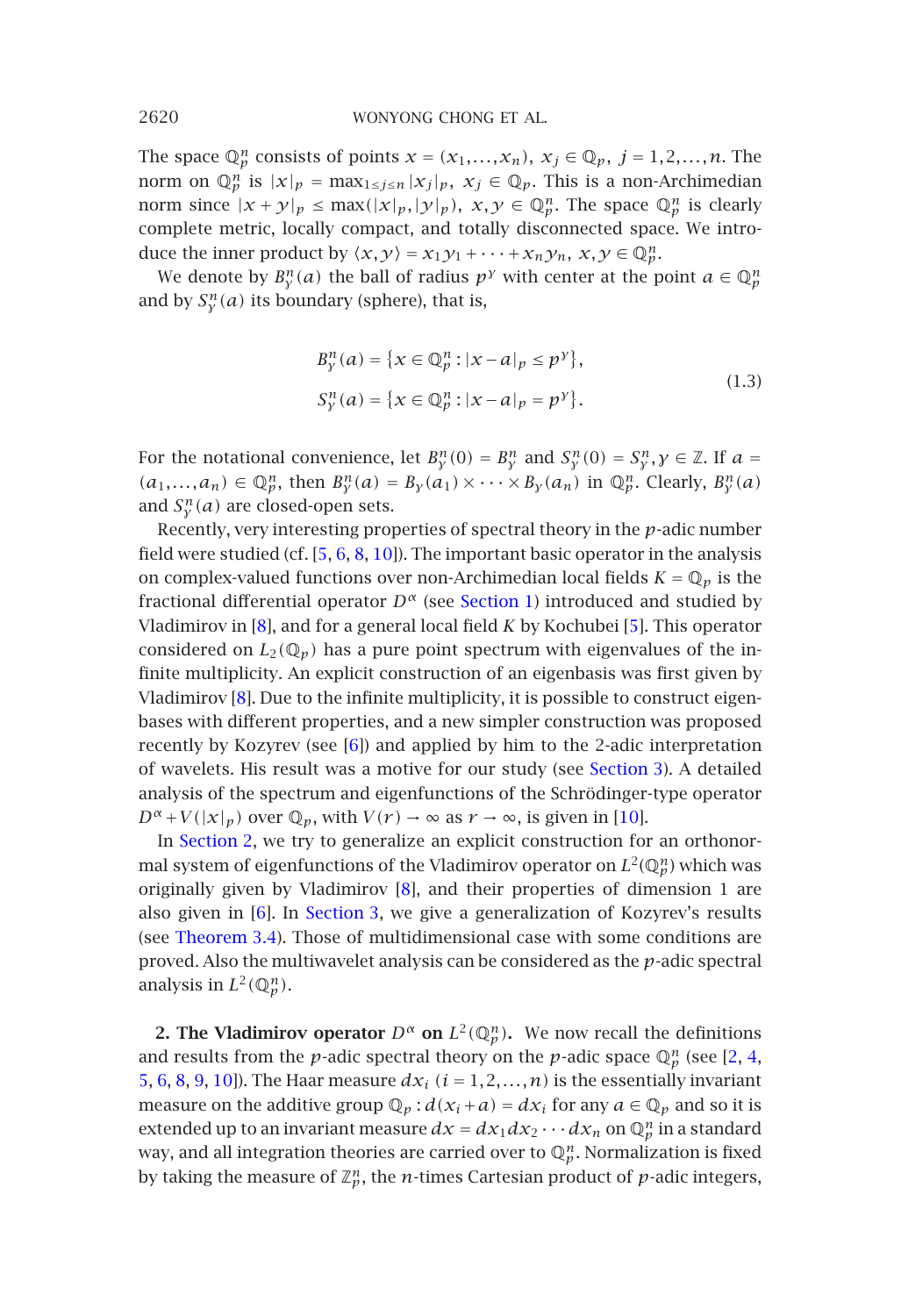as being equal to 1:

$$
\mu(\mathbb{Z}_p^n) = \int_{\mathbb{Z}_p^n} dx = \int_{|x|_p \le 1} dx = 1.
$$
\n(2.1)

It is now straightforward to calculate the measure of any *n*-ball and also of *n*-sphere, that is, for  $\gamma \in \mathbb{Z}$ ,

<span id="page-2-0"></span>
$$
\mu(B_y^n) = \int_{B_y^n} dx = p^{ny},\tag{2.2}
$$

$$
\mu(S_{\mathcal{Y}}^n) = \int_{S_{\mathcal{Y}}^n} dx = \int_{B_{\mathcal{Y}}^n} dx - \int_{B_{\mathcal{Y}-1}^n} dx = p^{ny} \left( 1 - \frac{1}{p^n} \right). \tag{2.3}
$$

A complex-valued function  $f(x)$  defined on  $\mathbb{Q}_p^n$  is called *locally constant* if for any point  $x \in \mathbb{Q}_p^n$  there exists an integer  $l(x) \in \mathbb{Z}$  such that

$$
f(x + x') = f(x), \qquad |x'|_p \le p^{l(x)}.
$$
 (2.4)

For the set of locally constant functions on  $\mathbb{Q}_p^n$  we denote  $\mathscr{E} = \mathscr{E}(\mathbb{Q}_p^n)$ . We call a *test function* for each function in & compact support. The set of test functions which are linear is denoted by  $\mathcal{D} = \mathcal{D}(\mathbb{Q}_p^n)$ . Let  $\varphi \in \mathcal{D}$ . Then there exists  $l \in \mathbb{Z}$ such that

$$
\varphi(x + x') = \varphi(x), \quad x' \in B_l^n, \ x \in \mathbb{Q}_p^n. \tag{2.5}
$$

Such largest number *l* we call it *the parameter of constancy* of a function *ϕ*,  $l = l(\varphi)$ . We denote by  $\mathcal{D}_{\mathbf{y}}^l = \mathcal{D}_{\mathbf{y}}^l(\mathbb{Q}_{\mathbf{p}}^n)$  the set of test functions with support in the disc  $B^n_{\nu}$  and with parameter of constancy greater than or equal to *l*. Let  $\varphi \in \mathcal{D}$ . Its *Fourier-transform*  $F[\varphi] = \widetilde{\varphi}$  is defined by the formula

$$
\widetilde{\varphi}(\xi) = F[\varphi](\xi) = \int_{\mathbb{Q}_p^n} \chi_p(\langle \xi, x \rangle) \varphi(x) dx, \quad \xi \in \mathbb{Q}_p^n. \tag{2.6}
$$

The Fourier transform  $\varphi \to \tilde{\varphi}$  is the linear isomorphism from  $\mathcal D$  onto  $\mathcal D$ , and also the invention formula is unlide. also the inversion formula is valid:

$$
\varphi(x) = F^{-1}[\widetilde{\varphi}](x) = \int_{\mathbb{Q}_p^n} \chi_p(-\langle x, \xi \rangle) \widetilde{\varphi}(\xi) d\xi, \quad \widetilde{\varphi}, \varphi \in \mathcal{D}.\tag{2.7}
$$

LEMMA 2.1. Let  $\mathcal{D}'$  be the set of linear continuous functionals on  $\mathcal{D}$ . Every *function*  $f \in L^1_{loc}(\mathbb{Q}_p^n)$  *defines a generalized function*  $f \in \mathcal{D}'$  *by* 

$$
\langle f, \psi \rangle = \int_{\mathbb{Q}_p^n} f(x) \psi(x) dx, \quad \varphi \in \mathcal{D}.\tag{2.8}
$$

*The Vladimirov operator*  $D^{\alpha}$ :  $\psi \to D^{\alpha} \psi$  *is defined by the convolution of generalized function*  $f_{-\alpha}$  *and*  $\psi$  :

$$
(D^{\alpha}\psi)(x) = (f_{-\alpha} * \psi)(x)
$$
  
=  $\langle f_{-\alpha}(y), \psi(x - y) \rangle$ ,  $\alpha \neq -n \in \mathbb{C}$ ,  $x, y \in \mathbb{Q}_p^n$ , (2.9)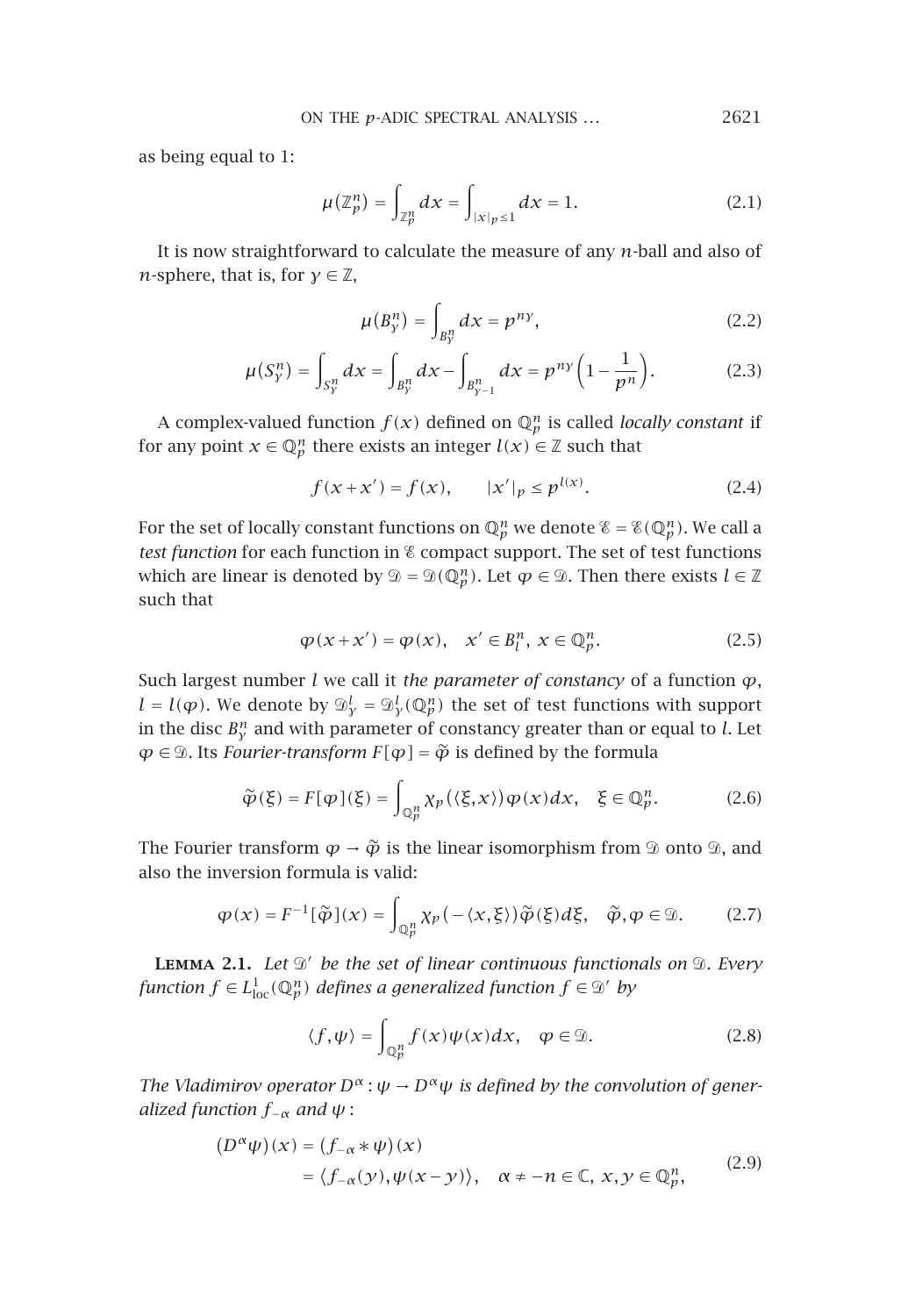*where*  $f_{-\alpha}(x) = (1 - p^{\alpha})/(1 - p^{-\alpha - n})|x|_p^{-\alpha - n}$ . Then

$$
(D^{\alpha}\psi)(x) = (F^{-1} \circ |\xi|_p^{\alpha} \cdot F[\psi])(x)
$$
  
= 
$$
\frac{p^{\alpha}-1}{1-p^{-\alpha-n}} \int_{\mathbb{Q}_p^n} \frac{\psi(x) - \psi(y)}{|x - y|_p^{\alpha+n}} dy.
$$
 (2.10)

**PROOF.** By (2.2) and (2.3) we calculate the following integrals:

$$
\int_{B_0^n} |x|_p^{\alpha-n} dx = \sum_{-\infty < y \le 0} p^{y(\alpha-n)} \int_{S_y^n} dx
$$
\n
$$
= \left(1 - \frac{1}{p^n}\right) \sum_{-\infty < y \le 0} p^{y\alpha} = \frac{1 - p^{-n}}{1 - p^{-\alpha}} \quad (\text{Re}\,\alpha > 0),
$$
\n
$$
\int_{\mathbb{Q}_p^n \setminus B_0^n} |x|_p^{\alpha-n} dx = \sum_{1 \le y < \infty} p^{y(\alpha-n)} \int_{S_y^n} dx
$$
\n
$$
= \left(1 - \frac{1}{p^n}\right) \sum_{1 \le y < \infty} p^{y\alpha} = -\frac{1 - p^{-n}}{1 - p^{-\alpha}} \quad (\text{Re}\,\alpha < 0),
$$
\n
$$
(2.11)
$$

and we have an analytical continuation for  $\text{Re}\,\alpha \geq 0$ ,  $\alpha \neq \alpha_k = 2k\pi i/\ln p$ ,  $k \in$ Z. Therefore,

$$
\int_{\mathbb{Q}_p^n} |x|_p^{\alpha-n} dx = \int_{B_0^n} |x|_p^{\alpha-n} dx + \int_{\mathbb{Q}_p^n \setminus B_0^n} |x|_p^{\alpha-n} dx = 0, \tag{2.12}
$$

where  $\alpha \neq \alpha_k$ ,  $k \in \mathbb{Z}$ . Then we see that

$$
\langle |x|_p^{\alpha-n}, \psi \rangle = \int_{\mathbb{Q}_p^n} |x|_p^{\alpha-n} \psi(x) dx = \int_{\mathbb{Q}_p^n} |x|_p^{\alpha-n} [\psi(x) - \psi(0)] dx \qquad (2.13)
$$

for  $\alpha \neq \alpha_k$ ,  $k \in \mathbb{Z}$ . Set

$$
f_{-\alpha}(x) = \frac{1 - p^{\alpha}}{1 - p^{-\alpha - n}} |x|_p^{-\alpha - n}.
$$
 (2.14)

We obtain

$$
(D^{\alpha}\psi)(x) = (f_{-\alpha} * \psi)(x) = \frac{1 - p^{\alpha}}{1 - p^{-\alpha - n}} \langle |y|_p^{-\alpha - n}, \psi(x - y) \rangle
$$
  

$$
= \frac{1 - p^{\alpha}}{1 - p^{-\alpha - n}} \int_{\mathbb{Q}_p^n} |y|_p^{-\alpha - n} [\psi(x - y) - \psi(x)] dy
$$
  

$$
= \frac{p^{\alpha} - 1}{1 - p^{-\alpha - n}} \int_{\mathbb{Q}_p^n} \frac{\psi(x) - \psi(x - y)}{|y|_p^{\alpha + n}} dy
$$
  

$$
= \frac{p^{\alpha} - 1}{1 - p^{-\alpha - n}} \int_{\mathbb{Q}_p^n} \frac{\psi(x) - \psi(\tilde{y})}{|x - \tilde{y}|_p^{\alpha + n}} dy.
$$
 (2.15)

On the other hand, by the formula (2.3) we obtain

$$
F[f_{-\alpha}(x)] = F\left[\frac{1-p^{\alpha}}{1-p^{-\alpha-n}}|x|_p^{-\alpha-n}\right] = |\xi|_p^{\alpha},\tag{2.16}
$$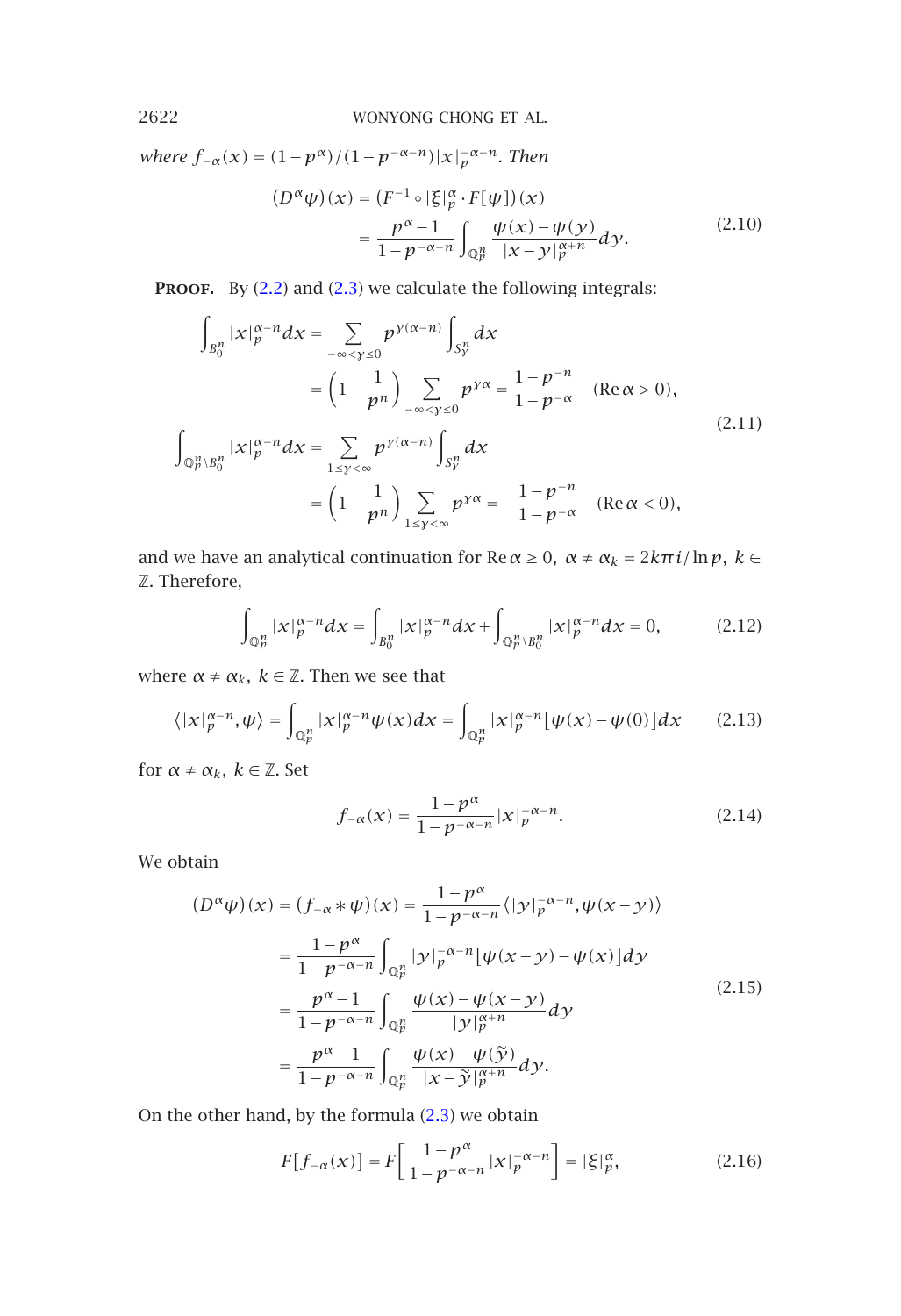ON THE 
$$
p
$$
-ADIC SPECTRAL ANALYSIS ...  $2623$ 

<span id="page-4-0"></span>for  $\alpha \neq \alpha_k$ ,  $k \in \mathbb{Z}$ . Since  $D^{\alpha} \psi = f_{-\alpha} * \psi$ , we have

$$
F[D^{\alpha}\psi] = F[f_{-\alpha} * \psi] = F[f_{-\alpha}] \cdot F[\psi] \quad \text{(see [5, 10])}
$$

$$
\iff F[D^{\alpha}\psi] = |\xi|_{p}^{\alpha} \cdot F[\psi] \quad \text{(2.17)}
$$

$$
\iff D^{\alpha}\psi = F^{-1} \circ |\xi|_{p}^{\alpha} \cdot F[\psi].
$$

This completes the proof.

<span id="page-4-1"></span> $\Box$ 

 $\Box$ 

**LEMMA 2.2** (see [2, 5, 10]). *Let*  $\chi_p$  *be the additive character of the field*  $\mathbb{Q}_p$ *. Then*

$$
\int_{B_y^n} \chi_p(\langle \xi, x \rangle) dx = p^{ny} \Omega(|\xi p^{-y}|_p); \tag{2.18}
$$

$$
\int_{S_y^n} \chi_p(\langle \xi, x \rangle) dx = \begin{cases} p^{ny} (1 - p^{-n}), & |\xi|_p \le p^{-y}, \\ -p^{n(y-1)}, & |\xi|_p = p^{-y+1}, \\ 0, & |\xi|_p \ge p^{-y+2}; \end{cases}
$$
 (2.19)

$$
\int_{S_y^n} \left[ \chi_p(\langle \xi, x \rangle) - 1 \right] dx = \begin{cases} 0, & |\xi|_p \le p^{-\gamma}, \\ -p^{ny}, & |\xi|_p = p^{-\gamma+1}, \\ -p^{ny}(1-p^{-n}), & |\xi|_p \ge p^{-\gamma+2}. \end{cases}
$$
(2.20)

**COROLLARY** 2.3 (cf. [5, page 37, Proposition 2.3]). *Let*  $\xi \in \mathbb{Q}_p^n$  *with*  $|\xi|_p \leq 1$ *and let* Re*α <* 0*. Then*

$$
|\xi|_p^{-\alpha} = \frac{1 - p^{-\alpha}}{1 - p^{\alpha - n}} \int_{\mathbb{Q}_p^n} |\xi|_p^{\alpha - n} [\chi_p(\langle \xi, x \rangle) - 1] dx.
$$
 (2.21)

**PROOF.** Since  $\mathbb{Q}_p^n = \bigcup_{\gamma \in \mathbb{Z}} S_{\gamma}^n$ ,

$$
\int_{\mathbb{Q}_p^n} |\xi|_p^{\alpha - n} [\chi_p(\langle \xi, x \rangle) - 1] dx
$$
\n
$$
= \sum_{-\infty < y < \infty} p^{y(\alpha - n)} \int_{S_y^n} [\chi_p(\langle \xi, x \rangle) - 1] dx. \tag{2.22}
$$

<span id="page-4-2"></span>Let  $|\xi|_p = p^{-k}$ ,  $k \ge 0$ . By Lemma 2.2, we see that

$$
\sum_{-\infty < y < \infty} p^{y(\alpha - n)} \int_{S_y^n} \left[ \chi_p(\langle \xi, x \rangle) - 1 \right] dx = -p^{(k+1)\alpha} - \sum_{k+2 \le y < \infty} p^{y\alpha} (1 - p^{-n})
$$

$$
= p^{k\alpha} \frac{1 - p^{\alpha - n}}{1 - p^{-\alpha}}.
$$
(2.23)

We therefore obtain the corollary.

**LEMMA 2.4.** *For*  $a \in \mathbb{Q}_p^n$  *with*  $|a|_p > 1$ *, the Vladimirov function* 

$$
\psi(x) = \chi_p(\langle a, x \rangle) \Omega(|x|_p) \tag{2.24}
$$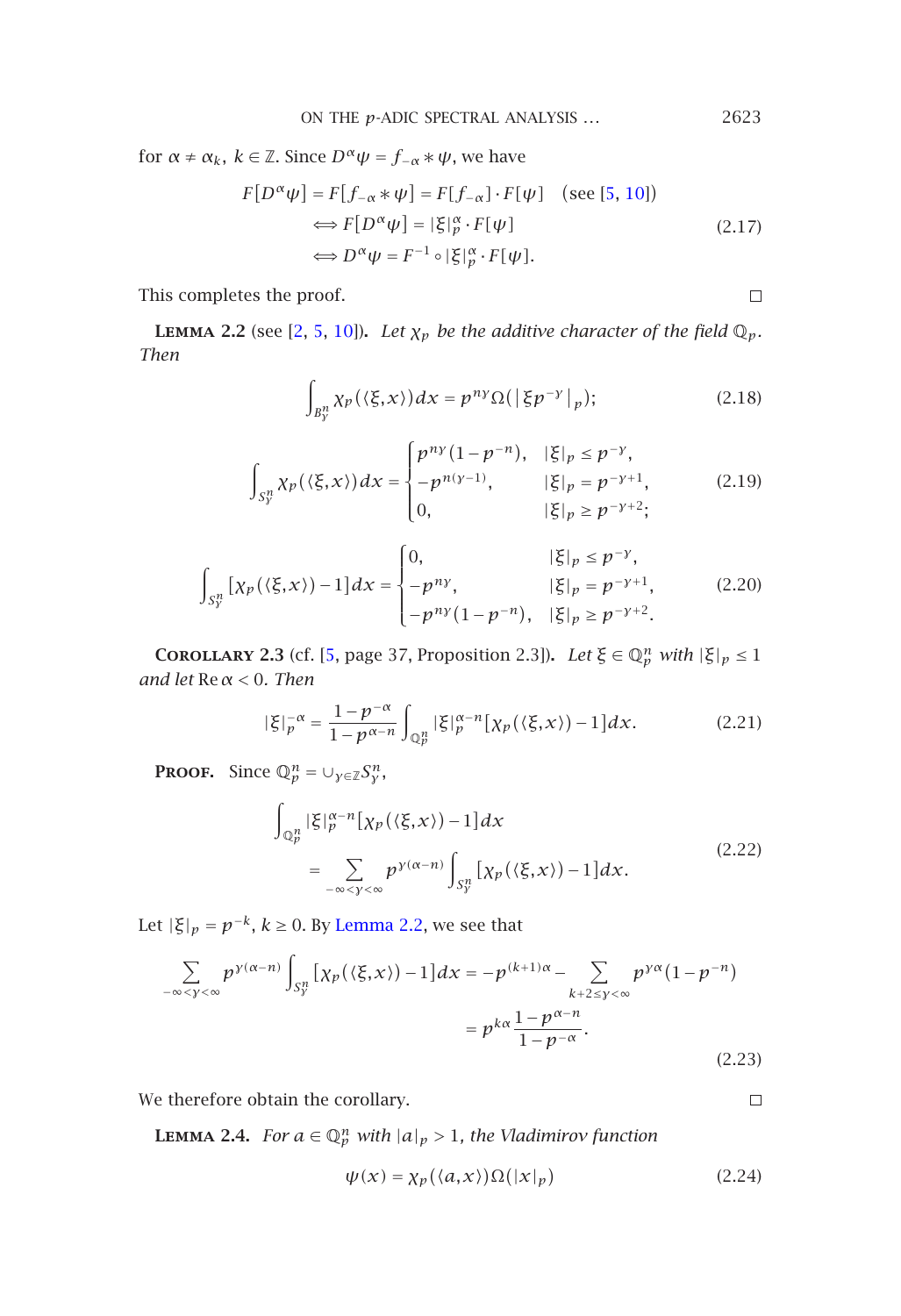*is an eigenfunction of the Vladimirov operator*

$$
D^{\alpha}\psi(x) = |a|_p^{\alpha}\psi(x). \tag{2.25}
$$

PROOF. Note that, by Lemma 2.1,

$$
(D^{\alpha}\psi)(x) = (F^{-1} \circ |\xi|_p^{\alpha} \cdot F[\psi])(x)
$$
  
= 
$$
\frac{(p^{\alpha}-1)\chi_p(\langle a,x\rangle)}{1-p^{-\alpha-n}} \int_{\mathbb{Q}_p^n} \frac{\Omega(|x|_p) - \chi_p(\langle a,y-x\rangle)\Omega(|y|_p)}{|x-y|_p^{\alpha+n}} dy,
$$
  

$$
d(cx) = |c|_p dx \text{ for } c \in \mathbb{Q}_p^*.
$$
 (2.26)

Let  $|x|_p\leq 1.$  Then using the fact that every point of a disk is the center of this disk, we get

$$
\int_{\mathbb{Q}_p^n} \frac{\Omega(|x|_p) - \chi_p(\langle a, y - x \rangle) \Omega(|y|_p)}{|x - y|_p^{\alpha + n}} dy = \int_{\mathbb{Q}_p^n} \frac{1 - \chi_p(\langle a, y - x \rangle) \Omega(|y|_p)}{|x - y|_p^{\alpha + n}} dy
$$

$$
= \int_{\mathbb{Q}_p^n} \frac{1 - \chi_p(\langle a, z \rangle) \Omega(|z|_p)}{|z|_p^{\alpha + n}} dz.
$$
\n(2.27)

Let  $|x|_p > 1$ . We see that

$$
\int_{\mathbb{Q}_p^n} \frac{\chi_p(\langle a, y - x \rangle) \Omega(|y|_p)}{|x - y|_p^{\alpha + n}} dy = \frac{1}{|x|_p^{\alpha + n}} \int_{|y|_p \le 1} \chi_p(\langle a, y - x \rangle) dy
$$
\n
$$
= \frac{\chi_p^{-1}(\langle a, x \rangle)}{|x|_p^{\alpha + n}} \int_{|y|_p \le 1} \chi_p(\langle a, y \rangle) dy.
$$
\n(2.28)

By (2.18) of Lemma 2.2 with  $|a|_p > 1$ , we have

$$
\int_{B_0^n} \chi_p(\langle a, x \rangle) dx = \begin{cases} 0, & \text{if } |a|_p > 1, \\ 1, & \text{if } |a|_p \le 1. \end{cases}
$$
 (2.29)

Therefore, for  $a, x \in \mathbb{Q}_p^n$  with  $|x|_p > 1$  and  $|a|_p > 1$ ,

$$
\int_{\mathbb{Q}_p^n} \frac{\Omega(|x|_p) - \chi_p(\langle a, y - x \rangle) \Omega(|y|_p)}{|x - y|_p^{\alpha + n}} dy
$$
\n
$$
= -\int_{\mathbb{Q}_p^n} \frac{\chi_p(\langle a, y - x \rangle) \Omega(|y|_p)}{|x - y|_p^{\alpha + n}} dy = 0.
$$
\n(2.30)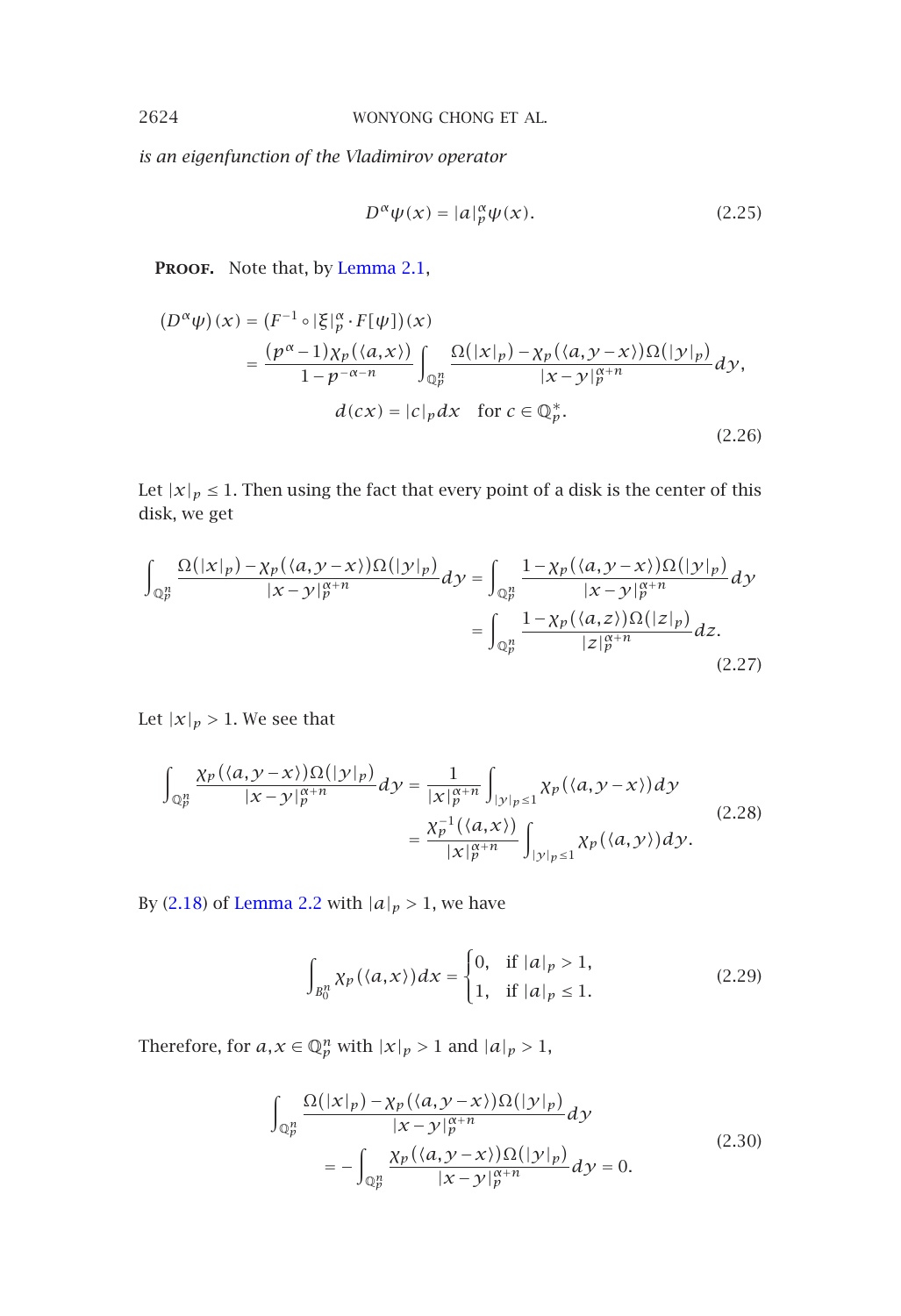ON THE 
$$
p
$$
-ADIC SPECTRAL ANALYSIS ...  $2625$ 

If  $|z|_p > 1$ , that is,  $|z|_p = p^1$ ,  $|z|_p = p^2$ ,..., then  $\Omega(|z|_p) = 0$ . From (2.19) of Lemma 2.2 we obtain

$$
\int_{\mathbb{Q}_p^n} \frac{1 - \chi_p(\langle a, z \rangle) \Omega(|z|_p)}{|z|_p^{\alpha + n}} dz = \int_{|z|_p \ge p} \frac{1}{|z|_p^{\alpha + n}} dz = \sum_{1 \le y < \infty} \int_{S_y^n} |z|_p^{-\alpha - n} dz
$$
\n
$$
= \sum_{1 \le y < \infty} p^{-y(\alpha + n)} p^{yn} \left(1 - \frac{1}{p^n}\right) = \frac{1 - p^{-n}}{p^{\alpha} - 1}.
$$
\n(2.31)

Suppose that  $|z|_p \leq 1$ , that is,  $\Omega(|z|_p) = 1$ . Then by (2.19) of Lemma 2.2 and  $\mu(S_Y^n) = p^{ny}(1-p^{-n})$ , we have

$$
\int_{\mathbb{Q}_p^n} \frac{1 - \chi_p(\langle a, z \rangle) \Omega(|z|_p)}{|z|_p^{\alpha+n}} dz
$$
\n
$$
= \sum_{-\infty < y \le 0} p^{-y(\alpha+n)} \Big( \int_{S_y^n} (1 - \chi_p(\langle a, z \rangle)) dz \Big)
$$
\n
$$
= \frac{1 - p^{-n}}{1 - p^{\alpha}} - \sum_{0 \le y < \infty} p^{y(\alpha+n)} \cdot \begin{cases} p^{-ny} \Big( 1 - \frac{1}{p^n} \Big), & |a|_p \le p^y, \\ -p^{n(-y-1)}, & |a|_p = p^{y+1}, \\ 0, & |a|_p \ge p^{y+2}. \end{cases}
$$
\n(2.32)

We now set  $|a|_p = p^k$ ,  $k \ge 1$ . Then

$$
\int_{\mathbb{Q}_p^n} \frac{1 - \chi_p(\langle a, z \rangle) \Omega(|z|_p)}{|z|_p^{\alpha+n}} dz
$$
\n
$$
= \frac{1 - p^{-n}}{1 - p^{\alpha}} - \sum_{0 \le y < \infty} p^{y(\alpha+n)} \cdot \begin{cases} p^{-ny} \left(1 - \frac{1}{p^n}\right), & k \le y, \\ -p^{-n(y+1)}, & k - 1 = y, \\ 0, & k - 2 \ge y \end{cases}
$$
\n
$$
= \frac{1 - p^{-n}}{1 - p^{\alpha}} - \left(\sum_{k \le y < \infty} p^{y(\alpha+n)} p^{-ny} \left(1 - \frac{1}{p^n}\right) - p^{(k-1)(\alpha+n)} p^{-nk}\right).
$$
\n(2.33)

Hence we have

$$
D^{\alpha}\psi(x) = \frac{(p^{\alpha} - 1)\chi_{p}(\langle a, x \rangle)}{1 - p^{-\alpha - n}} \int_{\mathbb{Q}_{p}^{n}} \frac{1 - \chi_{p}(\langle a, z \rangle) \Omega(|z|_{p})}{|z|_{p}^{\alpha + n}} dz
$$
  
\n
$$
= \psi(x) \frac{(p^{\alpha} - 1)}{1 - p^{-\alpha - n}} \left( \frac{1 - p^{-n}}{p^{\alpha} - 1} + \frac{1 - p^{-n}}{1 - p^{\alpha}} - \frac{1 - p^{-n} p^{k\alpha}}{1 - p^{\alpha}} + p^{(k-1)\alpha - n} \right)
$$
  
\n
$$
= \psi(x) \frac{(p^{\alpha} - 1)}{1 - p^{-\alpha - n}} \frac{p^{k\alpha} (1 - p^{-\alpha - n})}{p^{\alpha} - 1}
$$
  
\n
$$
= \psi(x) p^{k\alpha} = |a|_{p}^{\alpha} \psi(x)
$$
  
\n(2.34)

that finishes the proof of the lemma.

 $\Box$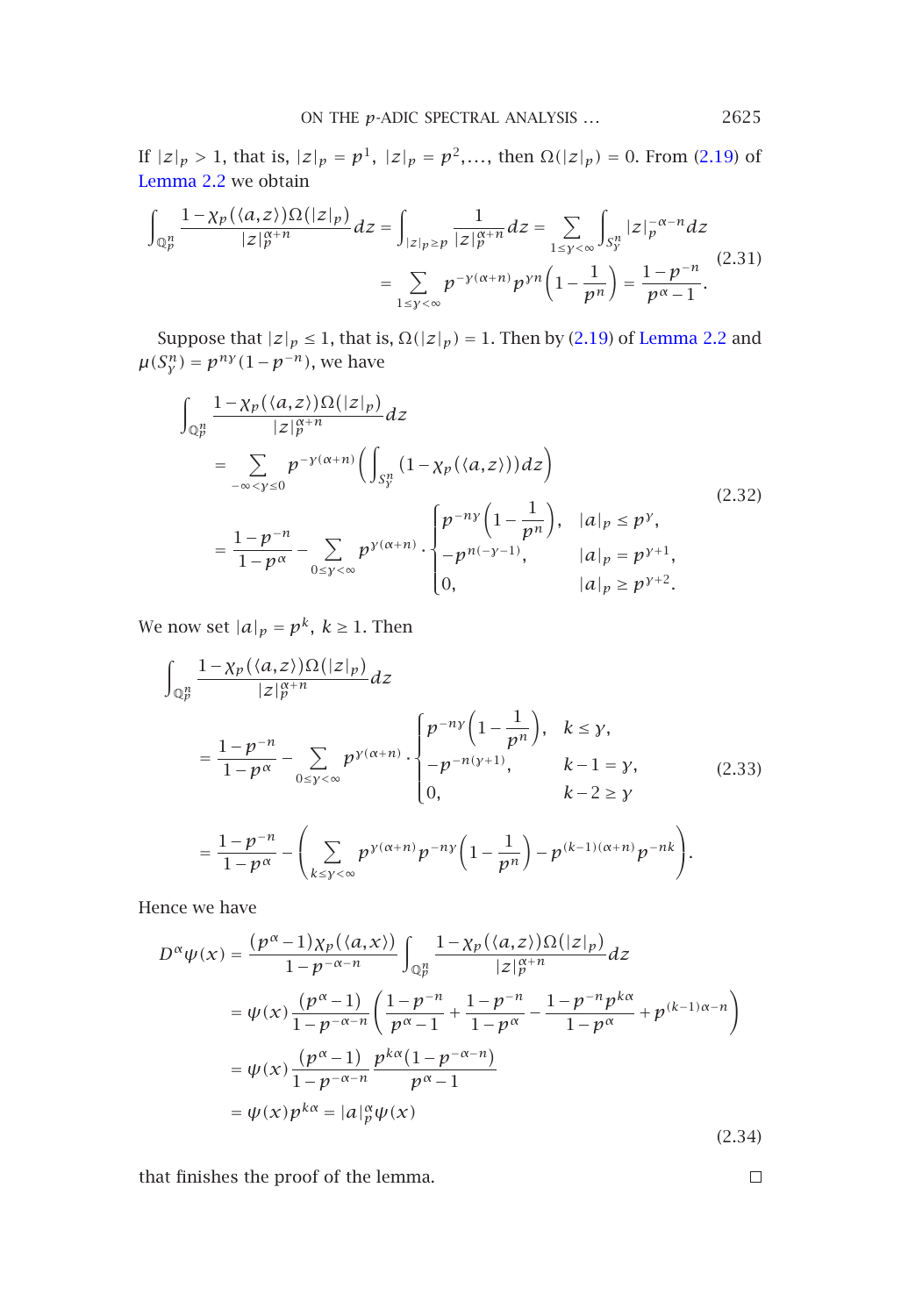We will consider a direct product group

$$
G(n) = \underbrace{\mathbb{Q}_p/\mathbb{Z}_p \times \cdots \times \mathbb{Q}_p/\mathbb{Z}_p}_{n \text{ times}}.
$$
 (2.35)

Then any nonzero element *N*  $\in$  *G*<sub>(n)</sub> is representable in the form

$$
N = (N_1, ..., N_n) = \left(\sum_{i=1}^{m_1} N_{1i} p^{-i}, ..., \sum_{i=1}^{m_n} N_{ni} p^{-i}\right),
$$
 (2.36)

where  $N_{ki}$  ∈ {0*,*1*,..., p* − 1*},*  $k$  = 1*,..., n*.

**Theorem 2.5.** *Suppose that Vladimirov functions are as follows:*

$$
\psi_{\gamma,j,N}^{(n)}(x) = \frac{p^{-\gamma n/2}}{\sqrt{c(|a|_p, n)}} \chi_p(\langle aj, p^{\gamma} x \rangle) \Omega(|p^{\gamma} x - N|_p), \quad |a|_p > 1, \quad (2.37)
$$

*where*  $\gamma \in \mathbb{Z}$ ,  $N \in G(n)$ ,  $j = 1, ..., p - 1$ , and  $a, x \in \mathbb{Q}_p^n$  such that

<span id="page-7-0"></span>
$$
\sqrt{c(|a|_p, n)} = \frac{p^n(p-1)}{|a|_p^n(p^n - 1)}.
$$
\n(2.38)

*Denote by*  $(\cdot, \cdot)$  *the inner product in*  $L^2(\mathbb{Q}_p^n)$ *. Set the inner product* 

$$
\begin{aligned}\n\left(\psi_{y,j,N}^{(n)}, \psi_{y',j',N'}^{(n)}\right) &= \frac{p^{-(\gamma n + y'n)/2}}{c(|a|_p, n)} \int_{\mathbb{Q}_p^n} \chi_p\left(-\langle aj, p^\gamma x \rangle\right) \Omega\left(\left|p^\gamma x - N\right|_p\right) &&\quad (2.39) \\
&\quad \times \chi_p\left(\langle aj', p^{\gamma'} x \rangle\right) \Omega\left(\left|p^{\gamma'} x - N'\right|_p\right) dx.\n\end{aligned}
$$

*Then*

$$
\left(\psi_{\gamma,j,N}^{(n)}, \psi_{\gamma',j',N'}^{(n)}\right) = \frac{1}{c\left(|a|_p,n\right)} \delta_{\gamma\gamma'} \delta_{NN'} \delta_{jj'},\tag{2.40}
$$

*where δαβ is the Kronecker symbol.*

**Proof.** Without loss of generality, we now assume that  $\gamma \leq \gamma'$ . If  $|p^{\gamma}x|_p \neq$  $|N|_p > 1$ , then by the isosceles triangle principle of the non-Archimedian norm,

$$
\Omega\left(\left|p^{\gamma}x - N\right|_{p}\right) = 0. \tag{2.41}
$$

This means that we can set  $|p^{y}x|_p = |N|_p$  and also denote

$$
\Omega(|p^{\gamma}x - N|_{p})\Omega(|p^{\gamma'}x - N'|_{p}) = \Omega(|p^{\gamma}x - N|_{p})\Omega(|p^{\gamma'-\gamma}N - N'|_{p}).
$$
\n(2.42)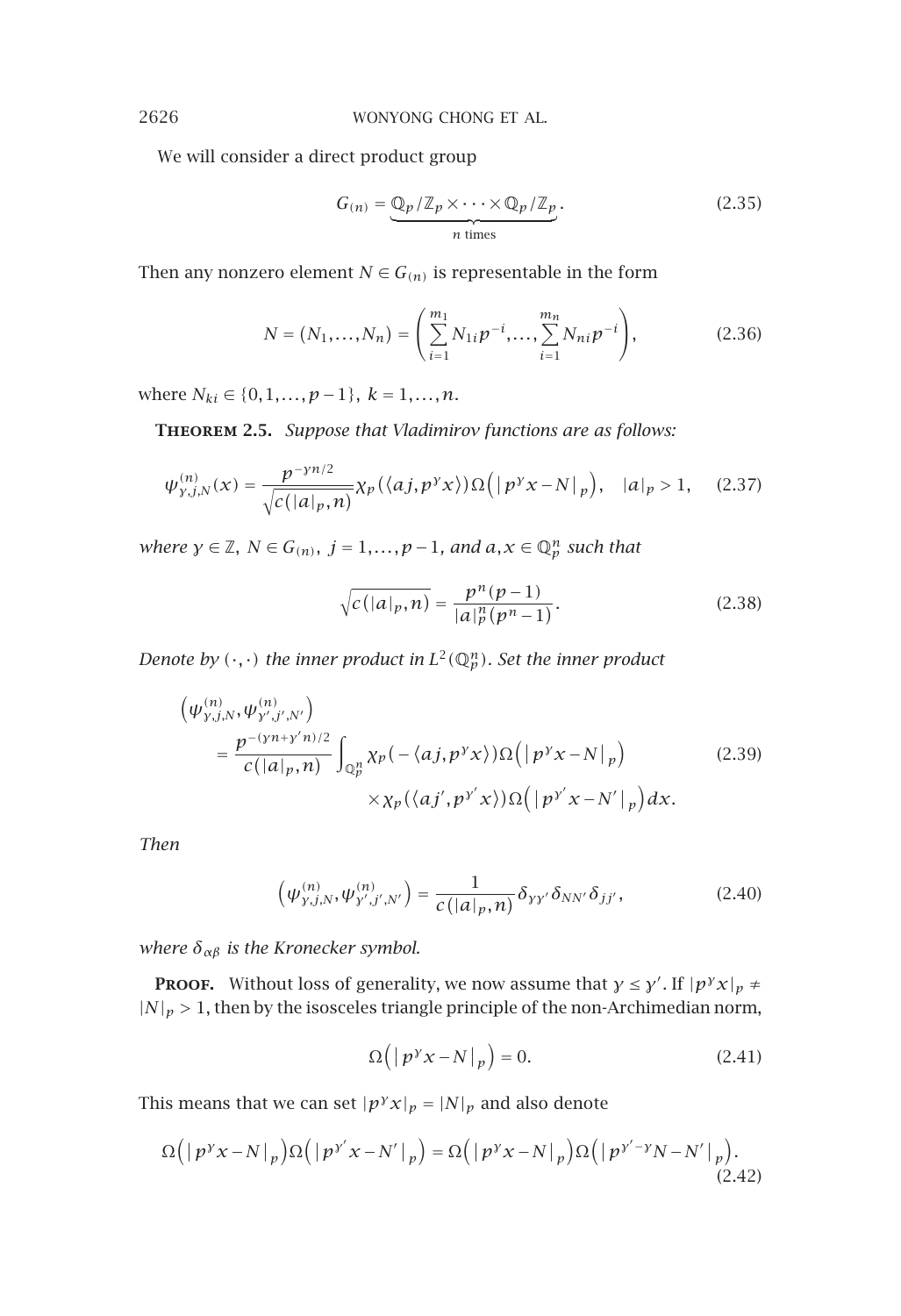ON THE 
$$
p
$$
-ADIC SPECTRAL ANALYSIS ...  $2627$ 

Therefore we have

$$
\begin{split}\n\left(\psi_{y,j,N}^{(n)},\psi_{y',j',N'}^{(n)}\right) &= \frac{p^{-(\gamma n+y'n)/2}}{c(|a|_p,n)} \int_{\mathbb{Q}_p^n} \chi_p\left(\langle a(p^{y'}j'-p^{y}j),x\rangle\right) \\
&\quad \times \Omega\Big(\big|p^{y}x-N\big|_p\Big) \Omega\big(\big|p^{y'-y}N-N'\big|_p\big)dx \\
&= \begin{cases}\n0, & \text{if } y < y', \\
\frac{p^{-\gamma n}}{c(|a|_p,n)} \int_{\mathbb{Q}_p^n} \chi_p\left(\langle ap^{y}(j'-j),x\rangle\right) \\
&\quad \times \Omega\Big(\big|p^{y}x-N\big|_p\Big) \Omega\big(|N-N'\big|_p\big)dx, & \text{if } y = y'.\n\end{cases}\n\end{split} \tag{2.43}
$$

Since  $N, N' \in G(n), \Omega(|N - N'|_p) = \delta_{NN'}$ . Let  $|a|_p > 1$ . We note that

$$
p^{-yn} \int_{\mathbb{Q}_p^n} \chi_p(\langle ap^y(j'-j),x \rangle) \Omega(|p^y x - N|_p) dx
$$
  
\n
$$
= p^{-yn} \int_{|p^y x - N|_p \le 1} \chi_p(\langle ap^y(j'-j),x \rangle) dx
$$
  
\n
$$
= \chi_p(\langle a(j'-j), N \rangle) \int_{|\tilde{x}|_p \le 1} \chi_p(\langle a(j'-j), \tilde{x} \rangle) d\tilde{x}
$$
  
\n
$$
= \begin{cases} 0, & j \ne j', \\ 1, & j = j', \end{cases} (2.44)
$$

<span id="page-8-0"></span>using (2.18) of Lemma 2.2. From above it follows the formula

$$
\left(\psi_{\gamma,j,N}^{(n)},\psi_{\gamma',j',N'}^{(n)}\right) = \frac{1}{c\left(|a|_p,n\right)} \delta_{\gamma\gamma'} \delta_{NN'} \delta_{jj'}.\tag{2.45}
$$

This completes the proof.

 $\Box$ 

**Theorem 2.6.** *Let the inner product (*·*,*·*), and so forth, be as in Theorem 2.5. Then*

$$
\left(\Omega(|x|_p),\psi_{\gamma,j,N}^{(n)}\right) = \frac{p^{-\gamma n/2}}{\sqrt{c\left(|a|_p,n\right)}}\theta(\gamma,a)\delta_{N0},\tag{2.46}
$$

*where*  $\theta(y, a) = 0$  *if*  $|a|_p \ge p^{\gamma+1}$  *and*  $\theta(y, a) = 1$  *if*  $|a|_p \le p^{\gamma}$ *.* 

**PROOF.** First, let  $|p^{\gamma}x|_p \neq |N|_p$ . Then  $|p^{\gamma}x - N|_p = \max(|p^{\gamma}x|_p, |N|_p)$ . Since *N*  $\in$  *G*<sub>(*n*)</sub>,  $|N|_p \ge p$ . Hence we see that

$$
\Omega(|p^{\gamma}x - N|_{p}) = 0 \quad \text{if } |p^{\gamma}x|_{p} = |N|_{p}.
$$
 (2.47)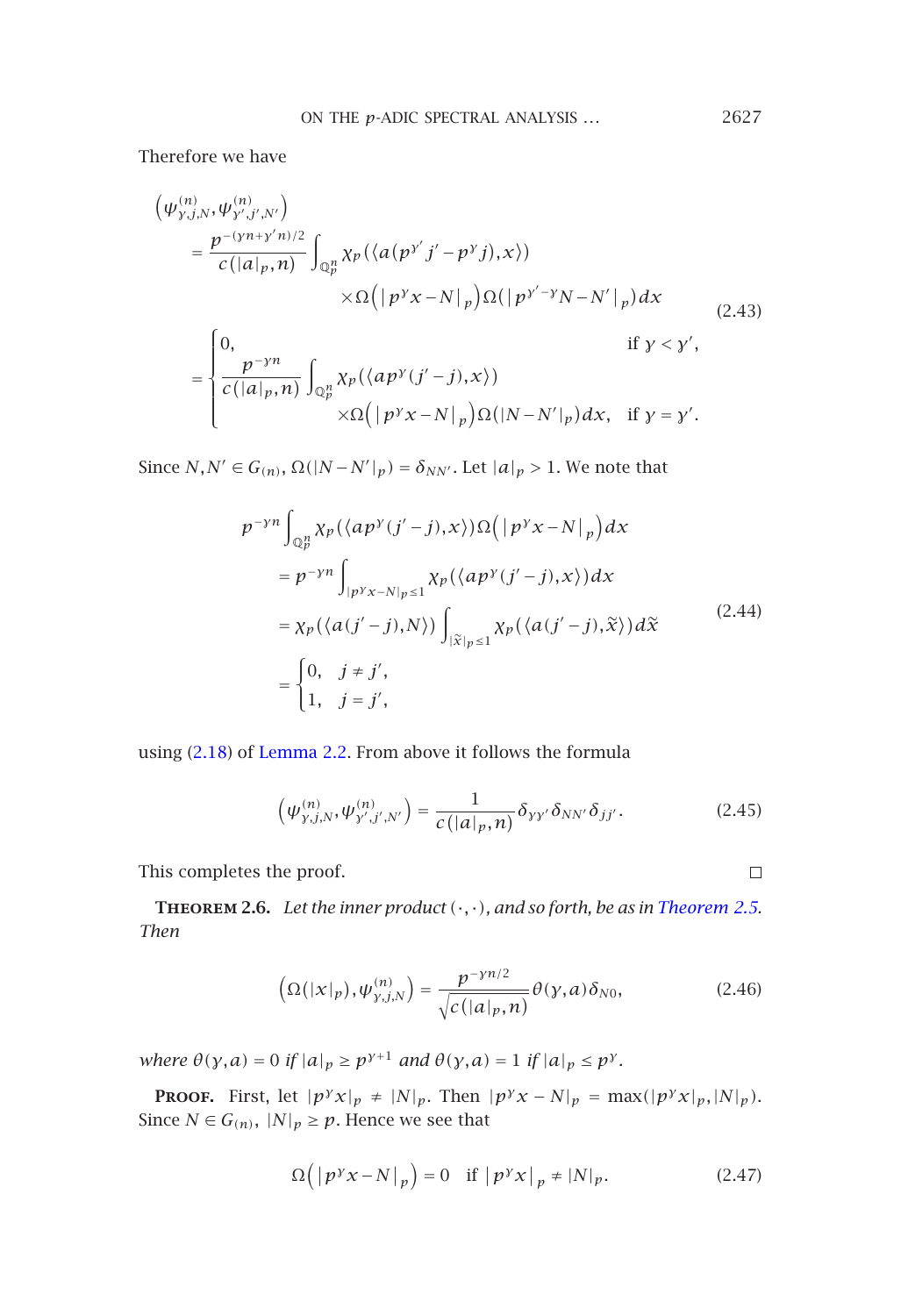Next, let  $|p^{y}x|_p = |N|_p$ , that is,  $\text{ord}_p(p^{y}x) = \text{ord}_p(N)$ . Set  $p^{y}x = (p^{y}x_1, \ldots, p^{y_n})$ *p<sup>γ</sup>x<sub>n</sub>*) and *N* =  $(N_1, ..., N_n)$ . Then

$$
\min_{1 \le i \le n} \{ \operatorname{ord}_p \left( p^{\gamma} x_i \right) \} = \min_{1 \le i \le n} \{ \operatorname{ord}_p \left( N_i \right) \}.
$$
 (2.48)

If  $|x|_p > 1$ ,  $\Omega(|x|_p) = 0$ , and we assume that  $|x|_p \le 1$ , then it follows the canonical form

$$
\begin{aligned} x_i &= x_{i0} + x_{i1}p + \dots + x_{i(|y|-1)}p^{|y|-1} + x_{i|y|}p^{|y|} + \dots, \\ N_i &= p^{\gamma} N_{i|y|} + \dots + p^{-1} N_{i1}, \quad i = 1, \dots, n, \end{aligned} \tag{2.49}
$$

where  $x = (x_1, \ldots, x_n) \in \mathbb{Z}_p^n$  and  $0 \le x_{ij} \le p-1$ ,  $j = 0, 1, \ldots$  Then we get

$$
p^{y}x - N = (p^{y}x_{1},...,p^{y}x_{n}) - (N_{1},...,N_{n})
$$
  
\n
$$
= (p^{y}(x_{10} + \dots + x_{1|y|}p^{|y|} + \dots),...,p^{y}(x_{n0} + \dots + x_{n|y|}p^{|y|} + \dots))
$$
  
\n
$$
-((p^{y}N_{1|y|} + \dots + p^{-1}N_{11}),..., (p^{y}N_{n|y|} + \dots + p^{-1}N_{n1}))
$$
  
\n
$$
= ((\tilde{x}_{10}p^{y} + \dots + \tilde{x}_{1(|y|-1)}p^{-1} + x_{1|y|} + x_{1(|y|+1)}p + \dots),...,
$$
  
\n
$$
(\tilde{x}_{n0}p^{y} + \dots + \tilde{x}_{n(|y|-1)}p^{-1} + x_{n|y|} + x_{n(|y|+1)}p + \dots)).
$$
\n(2.50)

If  $\tilde{x}_{i0}$  ≠ 0,..., or  $\tilde{x}_{i(|y|-1)}$  ≠ 0 for *i* = 1,..., *n*, then

$$
\Omega(|p^{\gamma}x - N|_{p}) = 0 \quad \text{since } |p^{\gamma}x - N|_{p} \ge p. \tag{2.51}
$$

Let  $\widetilde{x}_{i0} = \cdots = \widetilde{x}_{i(|\gamma|-1)} = 0$  for  $i = 1, \ldots, n$ ; we have

$$
\Omega\left(\left|p^{y}x - N\right|_{p}\right) \neq 0, \tag{2.52}
$$

that is,  $p^{\gamma}x - N = ((x_{1|\gamma|} + x_{1(|\gamma|+1)}p + \cdots),..., (x_{n|\gamma|} + x_{n(|\gamma|+1)}p + \cdots)) \in B_0^n$ . Hence

$$
\left(\Omega(|x|_p), \psi_{y,j,N}^{(n)}\right) = \frac{p^{-yn/2}}{\sqrt{c(|a|_p, n)}} \int_{\mathbb{Q}_p^n} \Omega(|x|_p) \chi_p(\langle aj, p^y x \rangle) \Omega(|p^y x - N|_p) dx
$$

$$
= \frac{p^{-yn/2}}{\sqrt{c(|a|_p, n)}} \int_{B_0^n} \chi_p(\langle aj p^y, x \rangle) dx = 0
$$
\n(2.53)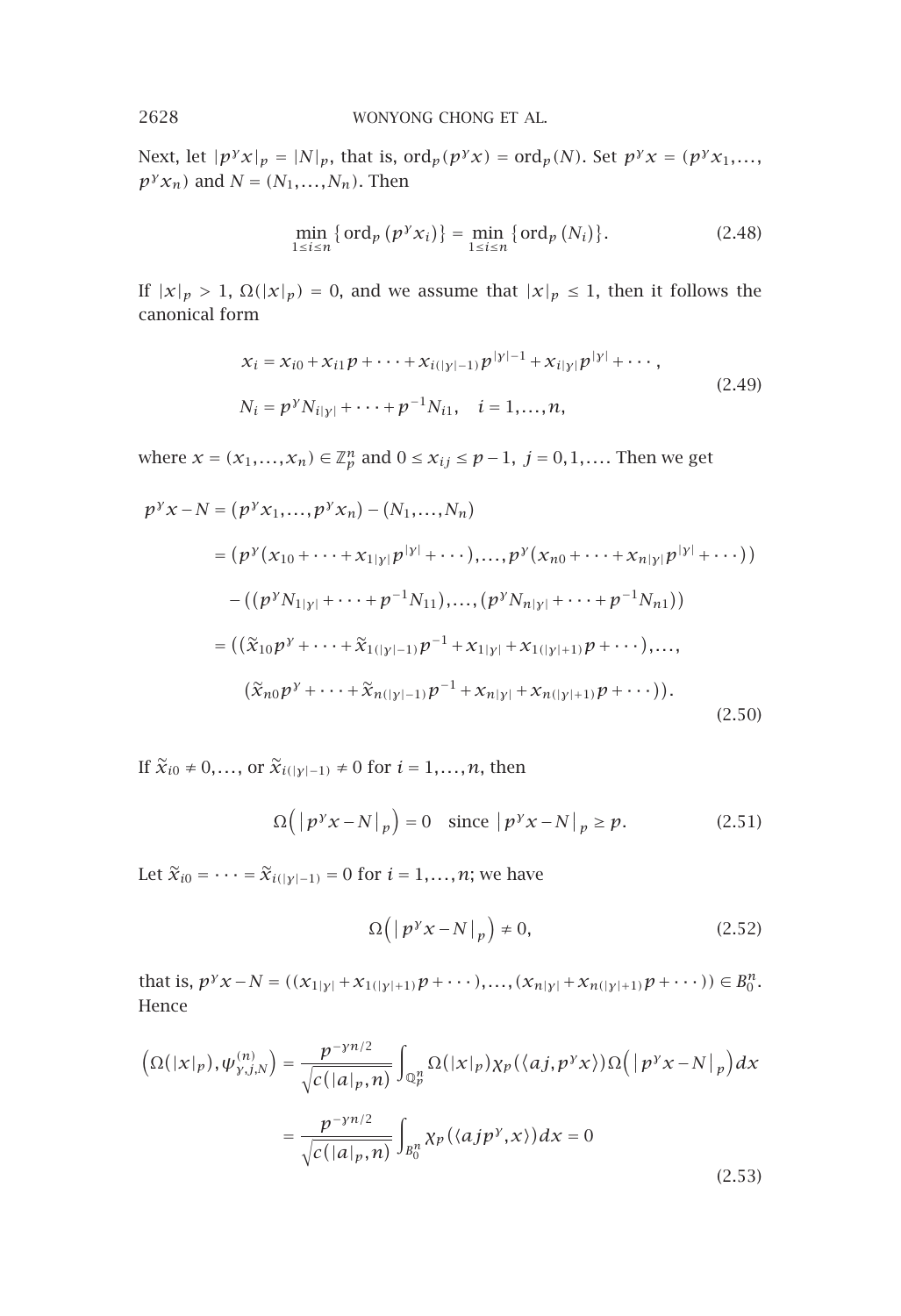ON THE 
$$
p
$$
-ADIC SPECTRAL ANALYSIS ... 2629

by (2.18) of Lemma 2.2 with *γ <* 0. Under the assumption that *N* ≠ 0, we always obtain

$$
\left(\Omega(|x|_p), \psi_{y,j,N}^{(n)}\right) \equiv 0. \tag{2.54}
$$

On the other hand, now set  $N = 0$ , we see that

$$
\left(\Omega(|x|_p), \psi_{y,j,N}^{(n)}\right) = \frac{p^{-yn/2}}{\sqrt{c(|a|_p, n)}} \int_{x \in B_0^n, x \in B_y^n} \chi_p(\langle aj, p^y x \rangle) dx
$$
  
\n
$$
= \begin{cases}\n0, & \text{if } B_y^n \subseteq B_0^n \\
\frac{p^{-yn/2}}{\sqrt{c(|a|_p, n)}} \int_{x \in B_0^n} \chi_p(\langle aj, p^y x \rangle) dx, & \text{if } B_0^n \subseteq B_y^n \\
\frac{p^{-yn/2}}{\sqrt{c(|a|_p, n)}}, & |a|_p \le p^y, \\
0, & |a|_p \ge p^{y+1}.\n\end{cases}
$$

Therefore, we have

$$
\left(\Omega(|x|_p), \psi_{y,j,N}^{(n)}\right) = \frac{p^{-\gamma n/2}}{\sqrt{c\left(|a|_p, n\right)}} \theta(y, a) \delta_{N0}
$$
\n(2.56)

for  $\theta(y, a) = 0$  $\theta(y, a) = 0$  $\theta(y, a) = 0$  [if](#page-13-4)  $|a|_p \ge p^{y+1}$  and  $\theta(y, a) = 1$  if  $|a|_p \le p^y$ . This completes the proof.  $\Box$ 

**THEOREM 2.7.** *The system of Vladimirov function in Theorem 2.5 with*  $|a|_p$  > 1 *is a complete orthonormal system of eigenfunctions of Vladimirov operator*  $D^{\alpha}$  *in*  $L^2(\mathbb{Q}_p^n)$ *.* 

**PROOF.** To prove that  $\{\psi_{\nu,i,N}^{(n)}\}$  is a complete system, it is enough to check that the Parseval identity for the function  $\Omega(|x|_p)$  forms an orthonormal basis in  $L^2(\mathbb{Q}_p^n)$  (see [3, 4]). Set  $|a|_p = p^k$  for  $k = 1, 2, \ldots$  By Theorem 2.6, it [is](#page-7-0) [obv](#page-7-0)ious that

$$
\sum_{\gamma,j,N} \left( \left\langle \Omega(|x|_p), \psi_{\gamma,j,N}^{(n)} \right\rangle \right)^2 = \sum_{\gamma=k}^{\infty} \sum_{j=1}^{p-1} \frac{p^{-\gamma n}}{c(|a|_p, n)} \n= \frac{p-1}{c(|a|_p, n)} \frac{p^{-kn}}{1 - p^{-n}} = 1,
$$
\n(2.57)

*where*  $\sqrt{c(|a|_p, n)} = p^n(p-1)/|a|_p^n(p^n-1)$ . On the other hand, by (2.39),

$$
(\Omega(|x|_p), \Omega(|x|_p)) = 1,\tag{2.58}
$$

which implies our result.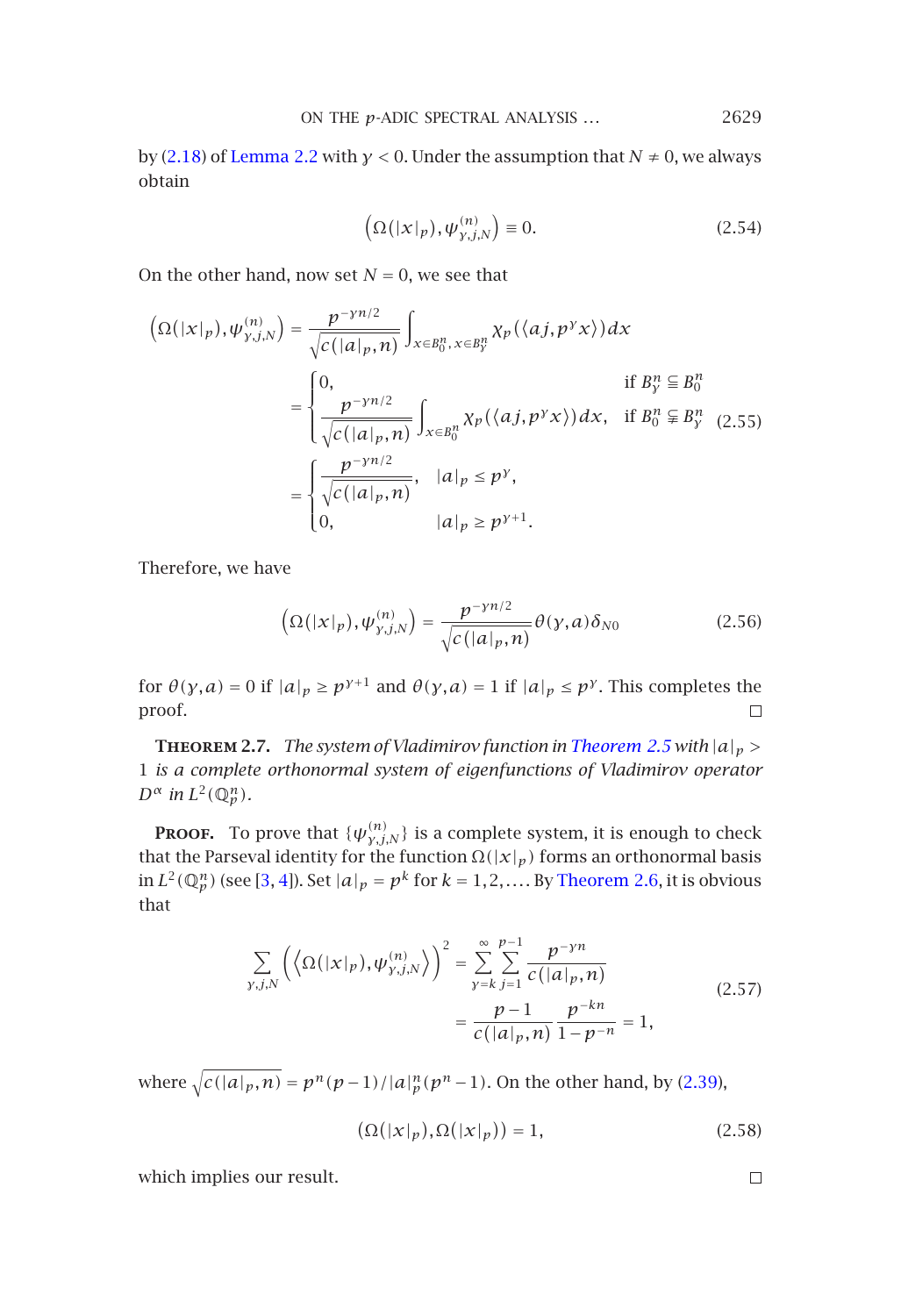**Corollary 2.8** (see [6])**.** *The system of Vladimirov function in Theorem 2.7 with [a](#page-13-5)* = *p*−<sup>1</sup> *and n* = 1 *is a complete orthonormal system of eigenfunctions of Vladimirov operator*  $D^{\alpha}$  *in*  $L^2(\mathbb{Q}_p)$ *.* 

**3. Interpretation of multiwavelets.** Multiwavelets have been used in the data compression, noise reduction, and solution of integral equations. Because multiwavelets are able to offer a combination of orthogonality, symmetry, higher order of approximation, and short support, methods using multiwavelets frequently outperform those using the comparable scale wavelets. Multiresolution produces an orthonormal basis of wavelets at all scales *γ* ∈ Z (cf. [1]).

The wavelet basis in  $L^2(\mathbb{R}^n_+)$  is a basis given by shifts and dilations of the socalled mother wavelet function. For  $x \in \mathbb{R}^n_+$ , we define the Haar wavelet  $\Psi^{(n)}(x)$ by

<span id="page-11-2"></span><span id="page-11-1"></span>
$$
\Psi^{(n)}(x) \equiv \begin{cases} 1, & x \in \left[0, \frac{1}{2}\right]^n, \\ -1, & x \in \left[\frac{1}{2}, 1\right]^n, \\ 0, & \text{otherwise,} \end{cases} \tag{3.1}
$$

where

$$
[a,b]^n = \underbrace{[a,b] \times \cdots \times [a,b]}_{n \text{ times}} \quad \text{for } a,b \in \mathbb{R}.
$$
 (3.2)

A wavelet basis is a function  $\Psi^{(n)} \in L^2(\mathbb{R}^n_+)$  such that

$$
\left\{ \Psi_{\mathcal{Y},N}^{(n)}(x) \equiv 2^{-\gamma n/2} \Psi^{(n)}(2^{-\gamma} x - N) : \mathcal{Y} \in \mathbb{Z}, \ N \in \mathbb{Z}^n \right\}
$$
 (3.3)

is a basis for  $L^2(\mathbb{R}^n_+)$  (see [7]).

**Remark 3.1.** Spline bases have a maximal approximation order with respect to their length; however, spline uniwavelets are only semiorthogonal. A family of spline multiwavelets that are symmetric and orthogonal is developed (cf. [1]).

We may define a mapping  $\rho : \mathbb{Q}_p^n \to \mathbb{R}_+^n$  by

$$
\rho\left(\sum_{i_1=\gamma_1}^{\infty} a_{i_1} p^{i_1}, \dots, \sum_{i_n=\gamma_n}^{\infty} a_{i_n} p^{i_n}\right) = \frac{1}{p}\left(\sum_{i_1=\gamma_1}^{\infty} a_{i_1} p^{-i_1}, \dots, \sum_{i_n=\gamma_n}^{\infty} a_{i_n} p^{-i_n}\right),
$$
 (3.4)

<span id="page-11-0"></span>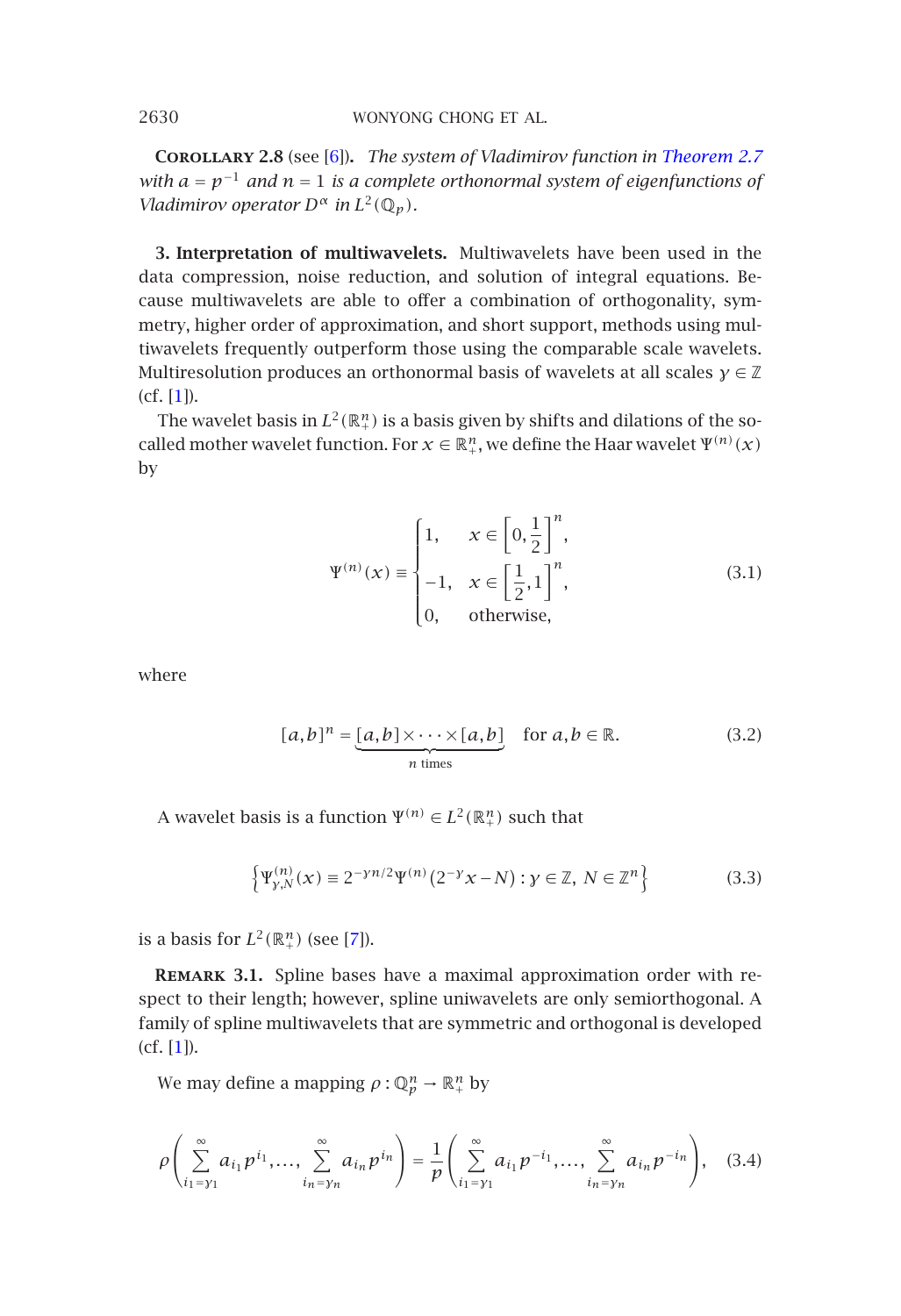ON THE 
$$
p
$$
-ADIC SPECTRAL ANALYSIS ...  $2631$ 

where  $\gamma_j \in \mathbb{Z}$  and  $a_{i_j} \in \{0, 1, \ldots, p-1\}$  for  $j = 1, \ldots, n$ . This map  $\rho$  is clearly not one to one. The following map is a one-to-one map:

$$
\rho: G_{(n)} \longrightarrow \mathbb{Z}_+^n,\tag{3.5}
$$

where  $\mathbb{Z}_{+}^{n} = \mathbb{N}^{n} \cup \{0\}, \ \mathbb{N} = \{1, 2, ...\}.$ 

**Lemma 3.2.** (1) *The map ρ satisfies the estimate*

$$
|\rho(x) - \rho(y)| \le \sqrt{n}|x - y|_p. \tag{3.6}
$$

(2) *For*  $N \in G_{(n)}$  *and*  $m, k \in \mathbb{Z}$ *, the map*  $\rho$  *satisfies the conditions* 

$$
\rho: p^m N + p^k \mathbb{Z}_p^n \longrightarrow p^{-m} \rho(N) + [0, p^{-k}]^n,
$$
  

$$
\rho: \mathbb{Q}_p^n \setminus \{p^m N + p^k \mathbb{Z}_p^n\} \longrightarrow \mathbb{R}_+^n \setminus \{p^{-m} \rho(N) + [0, p^{-k}]^n\},
$$
\n(3.7)

*up to a finite number of points.*

(3) *The map ρ maps the Haar measure µ on* Q*<sup>n</sup> <sup>p</sup> onto the Lebe[sgue](#page-11-1) measure*  $\nu$  *on*  $\mathbb{R}^n_+$ : *for measurable sub[space](#page-4-2)*  $X \subset \mathbb{Q}_p^n$ *,* 

$$
\mu(X) = \nu(\rho(X)).\tag{3.8}
$$

(4) *Suppose that*

$$
\rho^*: L^2(\mathbb{R}^n_+) \to L^2(\mathbb{Q}^n_p); f(x) \mapsto f(\rho(x)) \tag{3.9}
$$

*is a unitary operator. Then the map ρ maps the Haar wavelet (3.1) onto the Vladimirov function*  $\psi(x)$  *in Lemma 2.4 with*  $p = 2$  *and*  $(2^{-1},...,2^{-1}) \in \mathbb{Q}_2^n$ *, that is,*

$$
\rho^* : \Psi^{(n)}(x) \longrightarrow \psi(x). \tag{3.10}
$$

<span id="page-12-0"></span>PROOF. The proof is essentially due to [6, Lemma 3-6].  $\Box$ 

**COROLLARY [3.3](#page-11-2).** *Let*  $S_{\gamma} = \{x \in \mathbb{Q}_{p}^{n} | |x|_{p} = p^{\gamma}\}\$ . *Then* 

$$
\rho(p^k \mathbb{Z}_p^n) = \bigcup_{y \le 0} \rho(p^k S_y),
$$
\n
$$
\rho(p^k S_y) \cap \rho(p^k S_{y'}) = \begin{cases}\n\frac{1}{p^{y+k}}, & y' = y + 1, \\
\varnothing, & \text{otherwise.} \n\end{cases}
$$
\n(3.11)

**THEOREM** 3.4. *For*  $p = 2$ , the map  $\rho$  maps the orthonormal basis of wavelets *in*  $L^2(\mathbb{R}^n_+)$  *(see (3.3)) onto the basis*  $\psi_{\gamma,1,N}^{(n)}$  *of the eigenfunctions for the Vladimirov*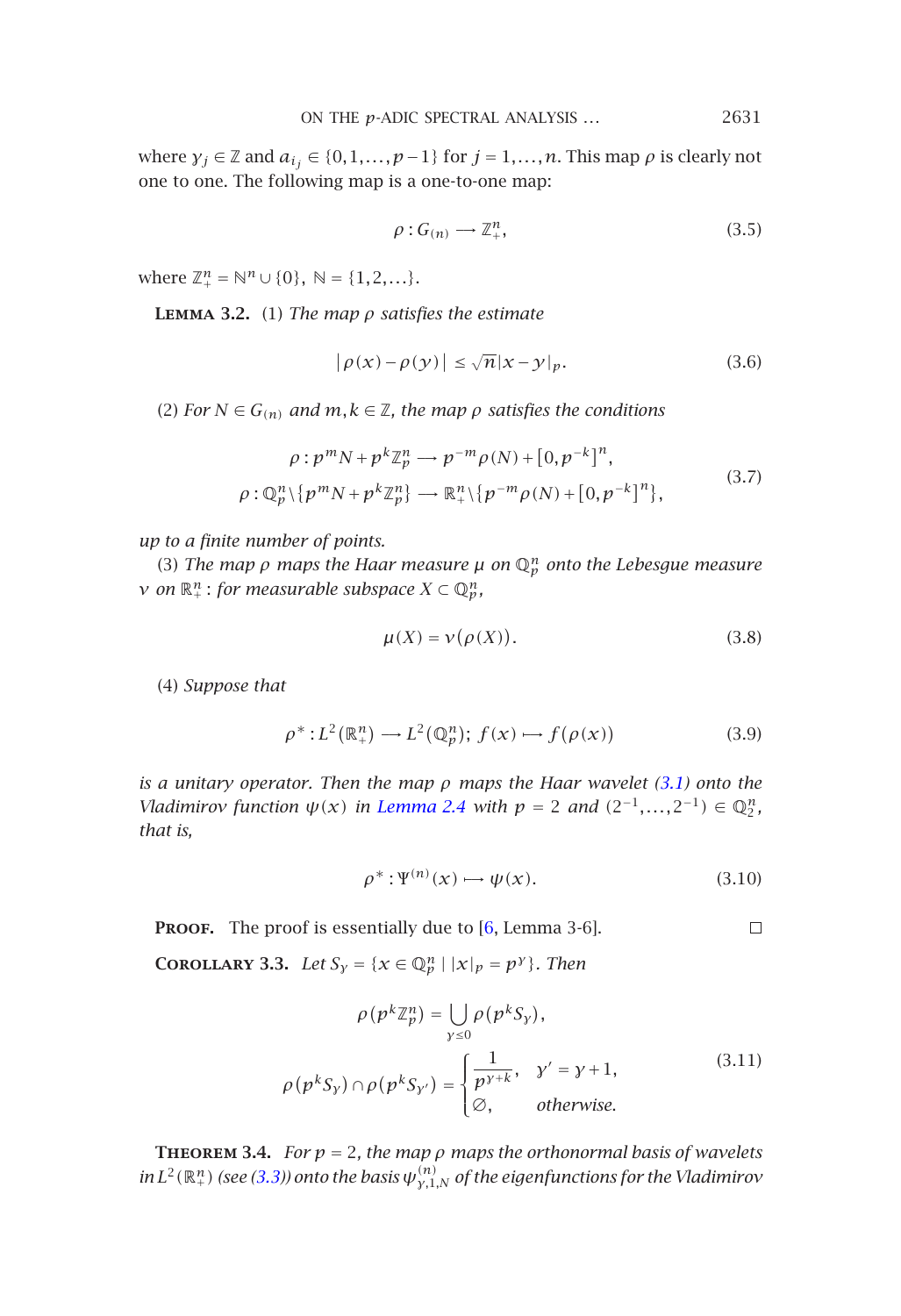*operator in Theorem 2.5 with*  $a = (2^{-1},...,2^{-1}) \in \mathbb{Q}_2^n$  *and*  $|a|_2 > 1$ *:* 

$$
\rho^*: \Psi_{\gamma,\rho(N)}^{(n)}(x) \longrightarrow (-1)^{|N|} (2^n - 1) \psi_{\gamma,1,N}^{(n)}(x), \tag{3.12}
$$

*where*  $|N| = N_1 + \cdots + N_n$ *.* 

**PROOF.** From (3.3) and Part (4) of Lemma 3.2, we obtain

$$
\Psi_{\gamma,\rho(N)}^{(n)}(\rho(x)) = 2^{-\gamma n/2} \Psi^{(n)}(2^{-\gamma} \rho(x) - \rho(N))
$$
  
= 2^{-\gamma n/2} \Psi^{(n)}(\rho(2^{\gamma} x - N))  
= 2^{-\gamma n/2} \rho^\* (\Psi^{(n)}(2^{\gamma} x - N))  
= 2^{-\gamma n/2} \psi(2^{\gamma} x - N). (3.13)

Next, by the definition  $\sqrt{c(|a|_2, n)}$  with  $a = (2^{-1}, \ldots, 2^{-1}) \in \mathbb{Q}_2^n$ , we have

$$
\sqrt{c(|a|_2, n)} = \frac{1}{(2^n - 1)}.
$$
\n(3.14)

Hence

$$
\psi_{\gamma,1,N}^{(n)}(x) = \frac{2^{-\gamma n/2}}{\sqrt{c(|a|_2, n)}} \chi_2(\langle a, 2^{\gamma} x \rangle) \Omega(|2^{\gamma} x - N|_2)
$$
  
=  $(-1)^{|N|} 2^{-\gamma n/2} (2^{n-1}) \psi(2^{\gamma} x - N)$  (3.15)

<span id="page-13-5"></span><span id="page-13-2"></span>since  $ψ(2<sup>y</sup>x - N) = χ<sub>2</sub>(−*a*,N)χ<sub>2</sub>(*a*,2<sup>y</sup>x)Ω(|2<sup>y</sup>x - N|<sub>2</sub>)$ . The proof now follows directly.  $\Box$ 

<span id="page-13-4"></span><span id="page-13-3"></span>ACKNOWLEDGMENTS. The authors express their gratitude to the referees for their valuable suggestions and comments. This work is supported by the Kyungnam University Research Fund, 2003. The third author was supported by Korea Research Foundation Grant KRF-2002-050-C00001.

## **References**

- <span id="page-13-1"></span><span id="page-13-0"></span>[1] C. S. Burrus, R. A. Gopinath, and H. Guo, *Introduction to Wavelets and Wavelet Transforms*, Prentice-Hall, New Jersey, 1998.
- [2] N. M. Chuong and N. V. Co, *Multidimensional p-adic Green function*, Proc. Amer. Math. Soc. **127** (1999), no. 3, 685–694.
- [3] L.-C. Jang, M.-S. Kim, J.-W. Son, T. Kim, and S.-H. Rim, *On p-adic bounded functions. II*, J. Math. Anal. Appl. **264** (2001), no. 1, 21–31.
- [4] A. Yu. Khrennikov, *p-Adic Valued Distributions in Mathematical Physics*, Mathematics and Its Applications, vol. 309, Kluwer Academic, Dordrecht, 1994.
- [5] A. N. Kochubei, *Pseudo-Differential Equations and Stochastics over Non-Archimedean Fields*, Monographs and Textbooks in Pure and Applied Mathematics, vol. 244, Marcel Dekker, New York, 2001.
- [6] S. V. Kozyrev, *Wavelet theory as p-adic spectral analysis*, Izv. Ross. Akad. Nauk Ser. Mat. **66** (2002), no. 2, 149–158 (Russian).